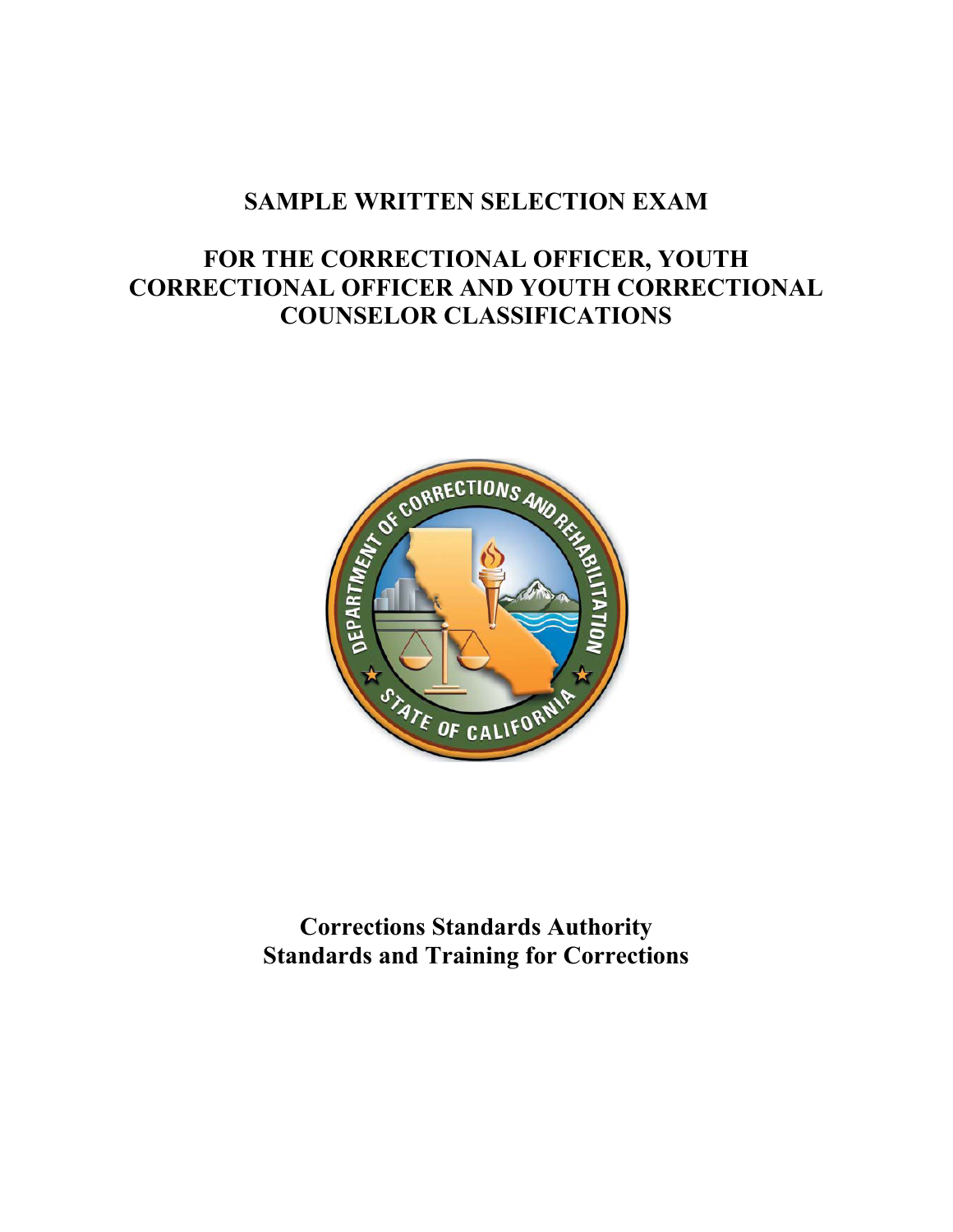# SAMPLE WRITTEN SELECTION EXAM

This document contains a sample of questions selected to represent the written selection exam for the Correctional Officer (CO), Youth Correctional Officer (YCO) and Youth Correctional Counselor (YCC) classifications. The purpose of this document is to familiarize readers with the format and the different types of questions on the exam.

Completing the sample exam does not entitle readers to participate in the CO, YCO or YCC selection process. The information presented here is only intended to provide potential applicants with examples of the types of items that appear on the exam.

For additional information regarding the CO, YCO or YCC selection process, contact one of the Selection Centers:

Northern Selection Center 10000 Goethe Road, Building C Sacramento, CA 95827 (916) 255-1025

Central Selection Center Southern Selection Center 5168 N. Blythe Avenue, Ste 101 Fresno, CA 93722 (559) 650-2375

9055 Haven Ave., Suite 107 Rancho Cucamonga, CA 91730 (909) 944-6697

or visit our website at **www.cdcr.ca.gov** or call **1-866-CDC-JOBS** 

The following pages provide sample questions that represent the written selection exam for the CO, YCO, and YCC classifications. Your answers to these questions can be checked using the answer key and explanations provided at the end of the sample exam.

**\_\_\_\_\_\_\_\_\_\_\_\_\_\_\_\_\_\_\_\_\_\_\_\_\_\_\_\_\_\_\_\_\_\_\_\_\_\_\_\_\_\_\_\_\_\_\_\_\_\_\_\_\_\_\_\_\_\_\_\_\_\_\_\_\_\_\_\_\_\_\_\_**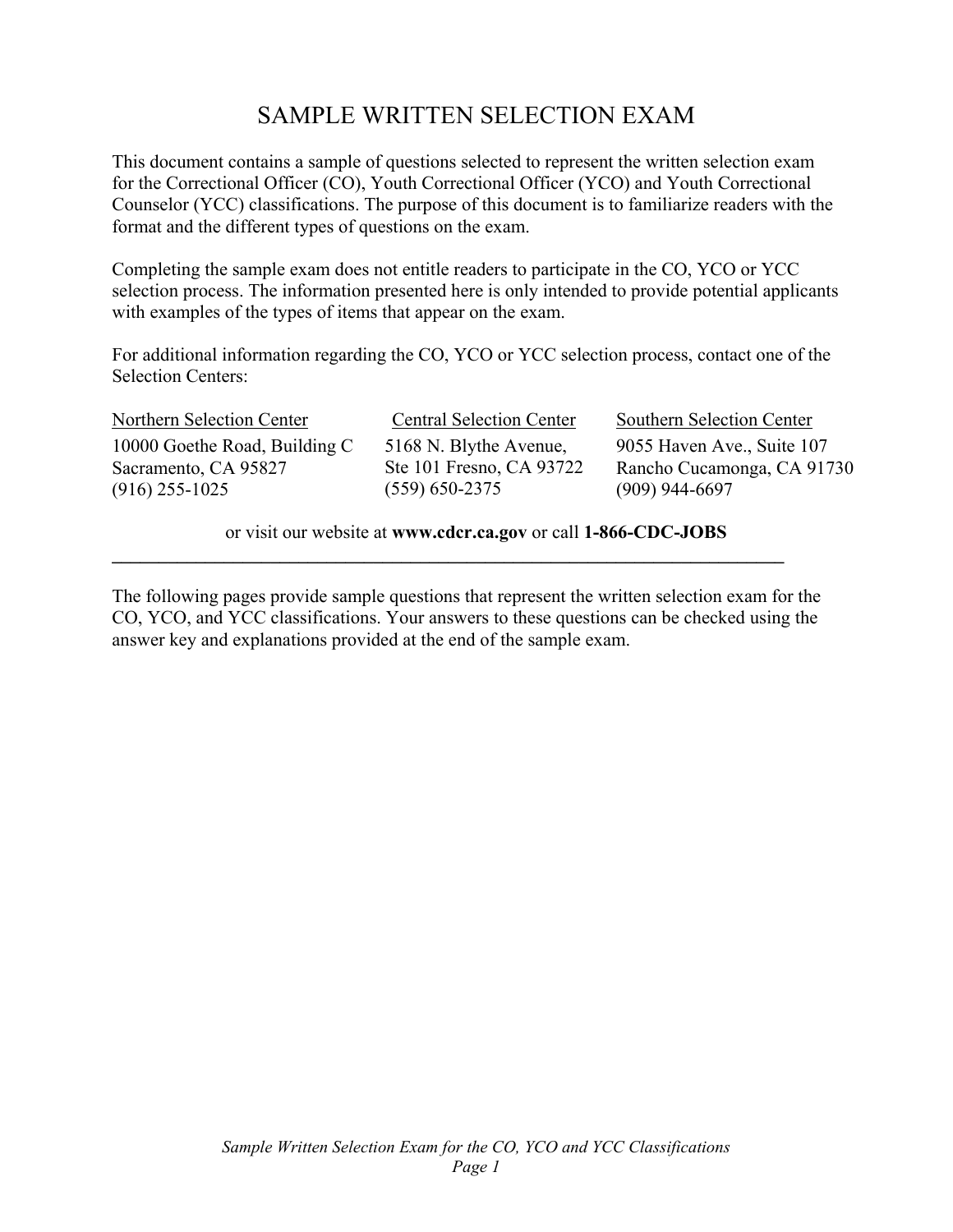## **For questions 1 and 2, you will be presented with a list of numbered sentences that, when combined, form a paragraph. You will be asked to arrange the numbered sentences to form the MOST logical paragraph.**

Order the sentences below to form the MOST logical paragraph. Choose the correct order from the options below.

- 1. One at a time, all of the living areas were opened and inspected.
- 2. Following the search, all inmates occupying Living Area Number 3 were ordered to take a urine test.
- 3. During the evening shift, Officer C smelled an aroma similar to marijuana.
- 4. Upon the results of the urine tests any necessary discipline will be given.
- 5. A thorough search was conducted in Living Area Number 3, however no illegal items were found.
- 6. The odor was the strongest in Living Area Number 3.
- **1.** Which of the following options represents the correct order of the above sentences?
	- A. 3, 6, 5, 2, 1, 4 B. 3, 1, 6, 4, 5, 2
	- C. 3, 6, 1, 5, 4, 2
	- D. 3, 1, 6, 5, 2, 4

Order the sentences below to form the MOST logical paragraph. Choose the correct order from the options below.

- 1. The officer asked the inmate if something was keeping him up at night.
- 2. While supervising inmates working in the facility library, an officer noticed Inmate Y was having trouble staying awake while sorting books.
- 3. The officer documented what Inmate Y told him and informed the housing unit supervisor of the situation.
- 4. Inmate Y replied that he and his roommate, Inmate C, were not getting along and he was worried that Inmate C might try to attack him in his sleep.
- 5. Later that day, both Inmate Y and Inmate C were taken to separate holding areas for questioning.
- **2.** Which of the following options represents the correct order of the above sentences?
	- A. 2, 1, 4, 3, 5
	- B. 3, 2, 1, 4, 5
	- C. 3, 1, 5, 4, 2
	- D. 2, 4, 3, 5, 1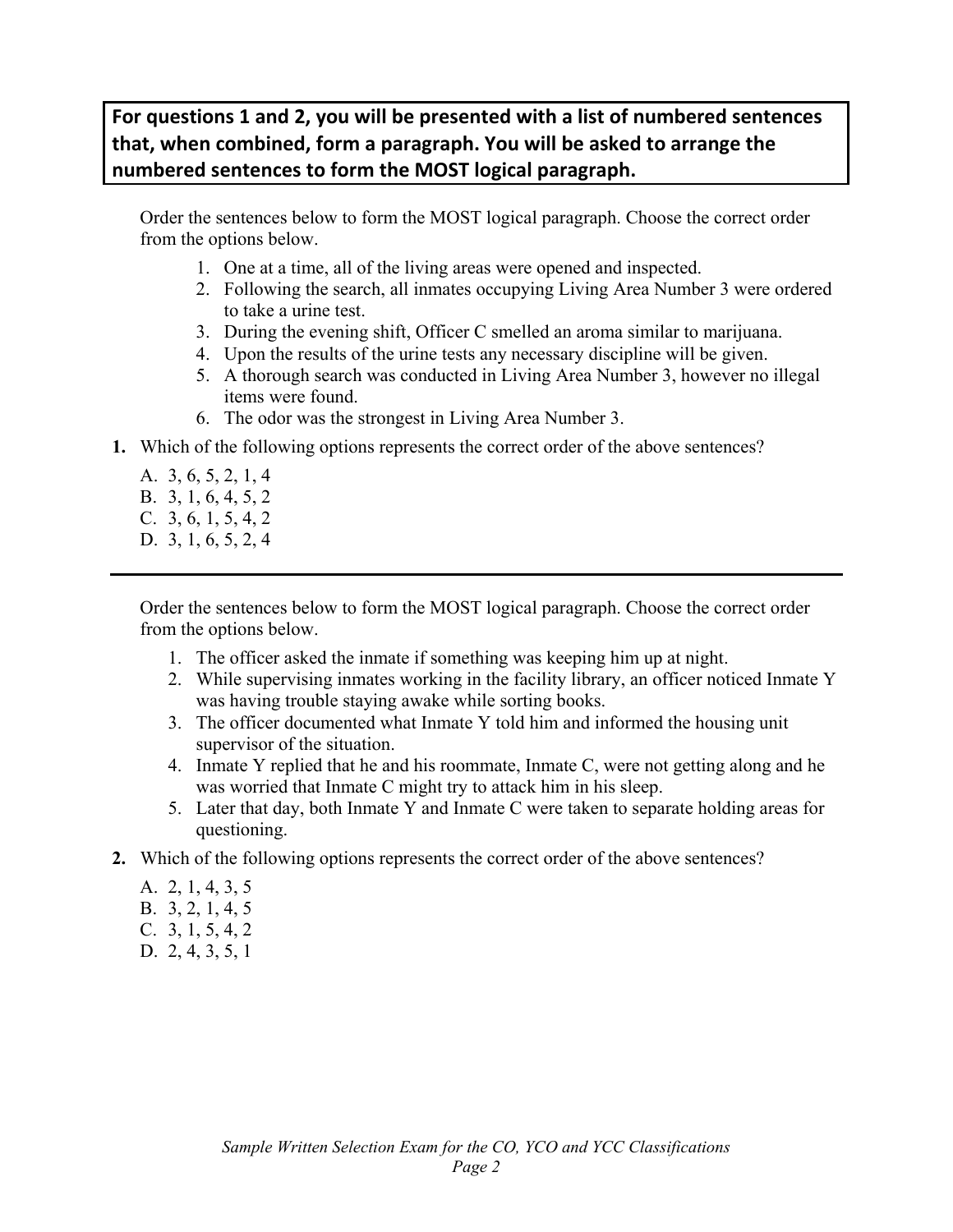## **For questions 3 and 4, you will be presented with information about a schedule. You will need to answer a question using the information provided in the schedule.**

Use the information in the table below to answer question 3.

| <b>Inmate K's Schedule</b> |                              |                       |  |
|----------------------------|------------------------------|-----------------------|--|
| <b>Time</b>                | <b>Activity</b>              | <b>Duration</b>       |  |
|                            | 8:00 a.m. breakfast          | 1 hour and 15 minutes |  |
|                            | 9:30 a.m. laundry duty       | 1 hour                |  |
|                            | $10:30$ a.m. recreation time | 30 minutes            |  |
| $11:15$ a.m.               | counseling                   | 1 hour                |  |
|                            | 12:30 p.m. kitchen duty      | 4 hours               |  |

- **3.** The table above provides Inmate K's schedule for the day. Which two activities will have LESS THAN a 15 minute break between them?
	- A. breakfast and laundry duty
	- B. laundry duty and recreation time
	- C. recreation time and counseling
	- D. counseling and kitchen duty

Use the information in the table below to answer question 4.

#### **Exercise Yard Schedule**

| <b>Time</b>  | <b>Inmate Group</b> | <b>Duration</b> |
|--------------|---------------------|-----------------|
| $9:10$ a.m.  | Group M             | 40 minutes      |
| $9:50$ a.m.  | Group L             | 45 minutes      |
| $10:15$ a.m. | Group O             | 50 minutes      |
| $11:30$ a.m. | Group P             | 30 minutes      |
| $12:15$ p.m. | Group R             | 45 minutes      |

- **4.** The table above provides the exercise yard schedule for the day. Which two groups have exercise yard times that OVERLAP with each other?
	- A. Group M and Group L
	- B. Group L and Group O
	- C. Group O and Group P
	- D. Group P and Group R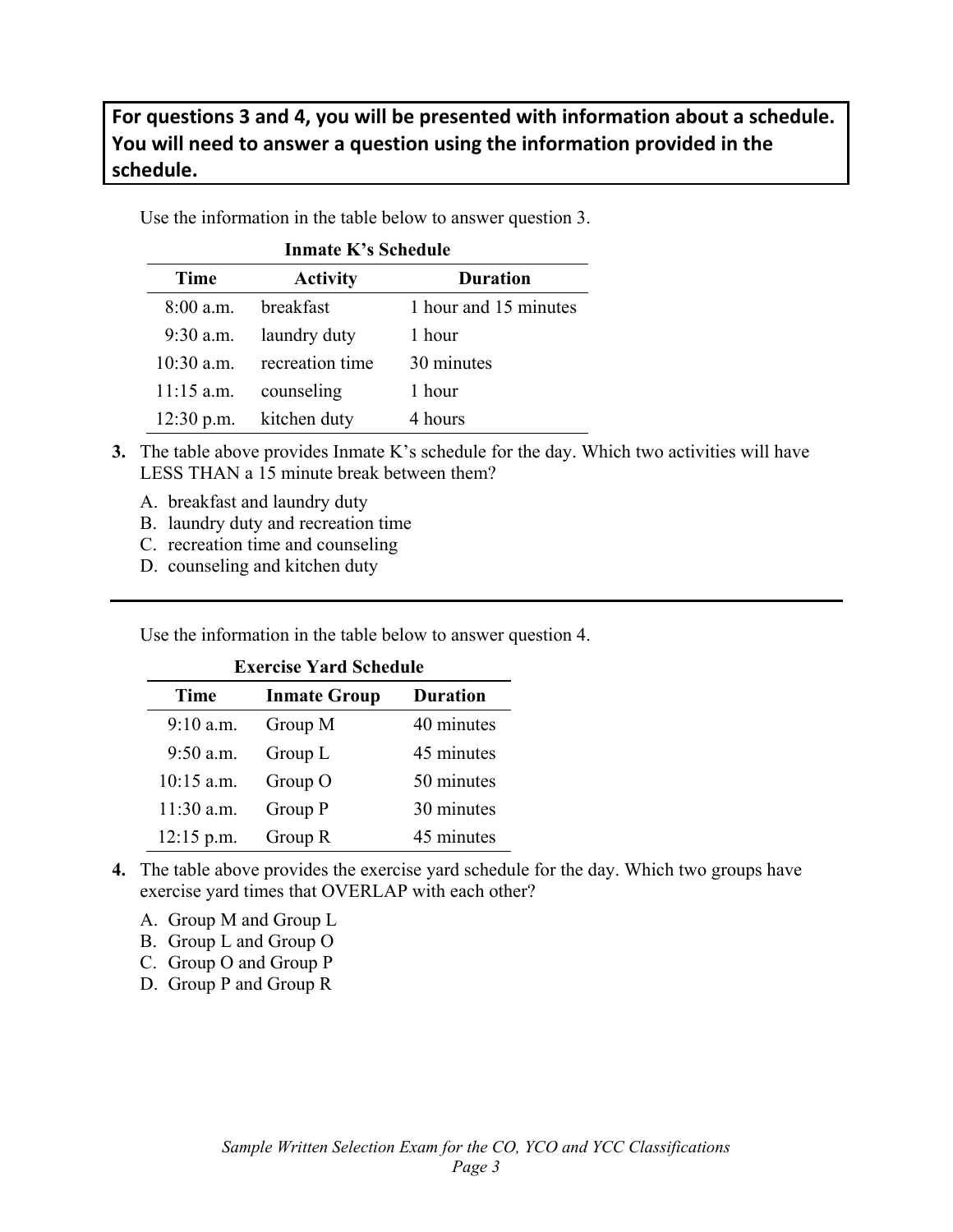## **For questions 5 and 6, you will be presented with a short paragraph in which four words are underlined. You will be asked to identify which underlined word contains a grammar or spelling error.**

Officer G picked up food trays on Wednesday morning. Inmate B opened the food slot in his living area and threw his tray at Officer G. Because of the attempted assault, officers placed Inmate B in a separate holding area. The inmate remained in the holding area until the officers felt it was safe to move him. Inmate B's file was reviewed to determine the appropriate living situation and program for him. Based on the review, the officers assign Inmate B to a mental health program. He started the program the following Monday.

- **5.** Based ONLY on the paragraph above, which one of the underlined words contains a grammar or spelling error?
	- A. picked
	- B. placed
	- C. remained
	- D. assign

An off-duty officer was at a local restaurant eating dinner when he was approached by a woman who seemed to be in disstress. She explained that she was mugged walking to her car from the bank and pleaded with the officer to catch the criminals. She said two juveniles were responsible for the mugging. After obtaining a description from the woman, the officer left in pursuit of the suspects.

- **6.** Based ONLY on the paragraph above, which one of the underlined words contains a grammar or spelling error?
	- A. disstress
	- B. pleaded
	- C. juveniles
	- D. pursuit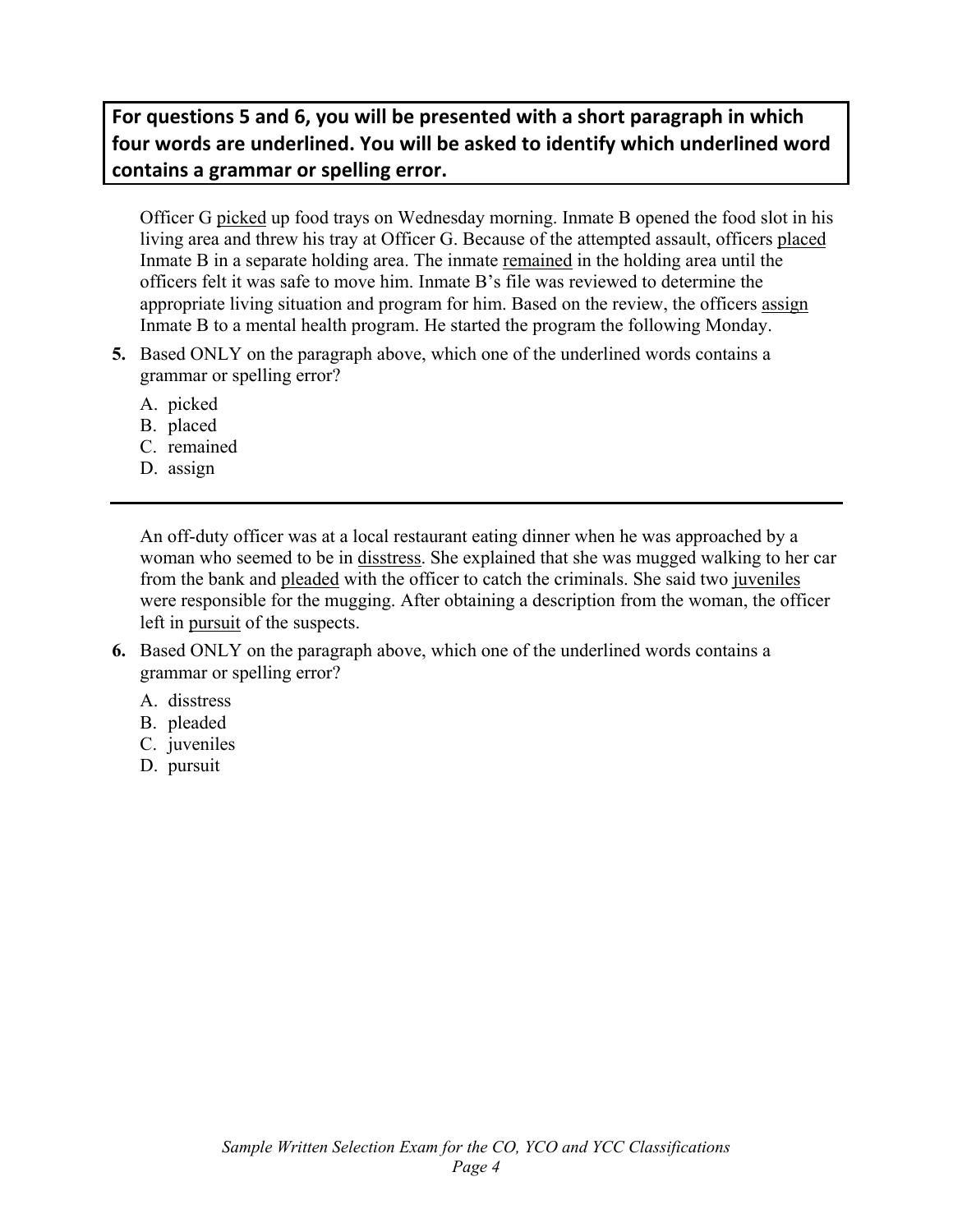#### **For questions 7 and 8, you will be asked to solve math problems that require the use of addition and/or subtraction.**

**7.** What is the sum of the following numbers?

|        |        |  |  |  | 203.42 |  |
|--------|--------|--|--|--|--------|--|
|        |        |  |  |  | 214.25 |  |
|        |        |  |  |  | 194.01 |  |
|        | $^{+}$ |  |  |  | 224.63 |  |
|        |        |  |  |  |        |  |
|        |        |  |  |  |        |  |
| 835.31 |        |  |  |  |        |  |
| 836.31 |        |  |  |  |        |  |
| 845.31 |        |  |  |  |        |  |
| 846.31 |        |  |  |  |        |  |

- **8.** An officer works in a unit that houses 59 inmates. There has been a gas leak and the officer is required to escort the inmates to the gym. Before the gas leak, 13 inmates were sent to the hospital for medical care, of whom 2 were transferred to intensive care and 4 remained in the hospital. The remaining 7 inmates returned to the unit prior to the evacuation. How many inmates will the officer escort to the gym?
	- A. 46

 $A<sub>1</sub>$  $B.$  $C<sub>1</sub>$  $D.$ 

- B. 52
- C. 53
- D. 55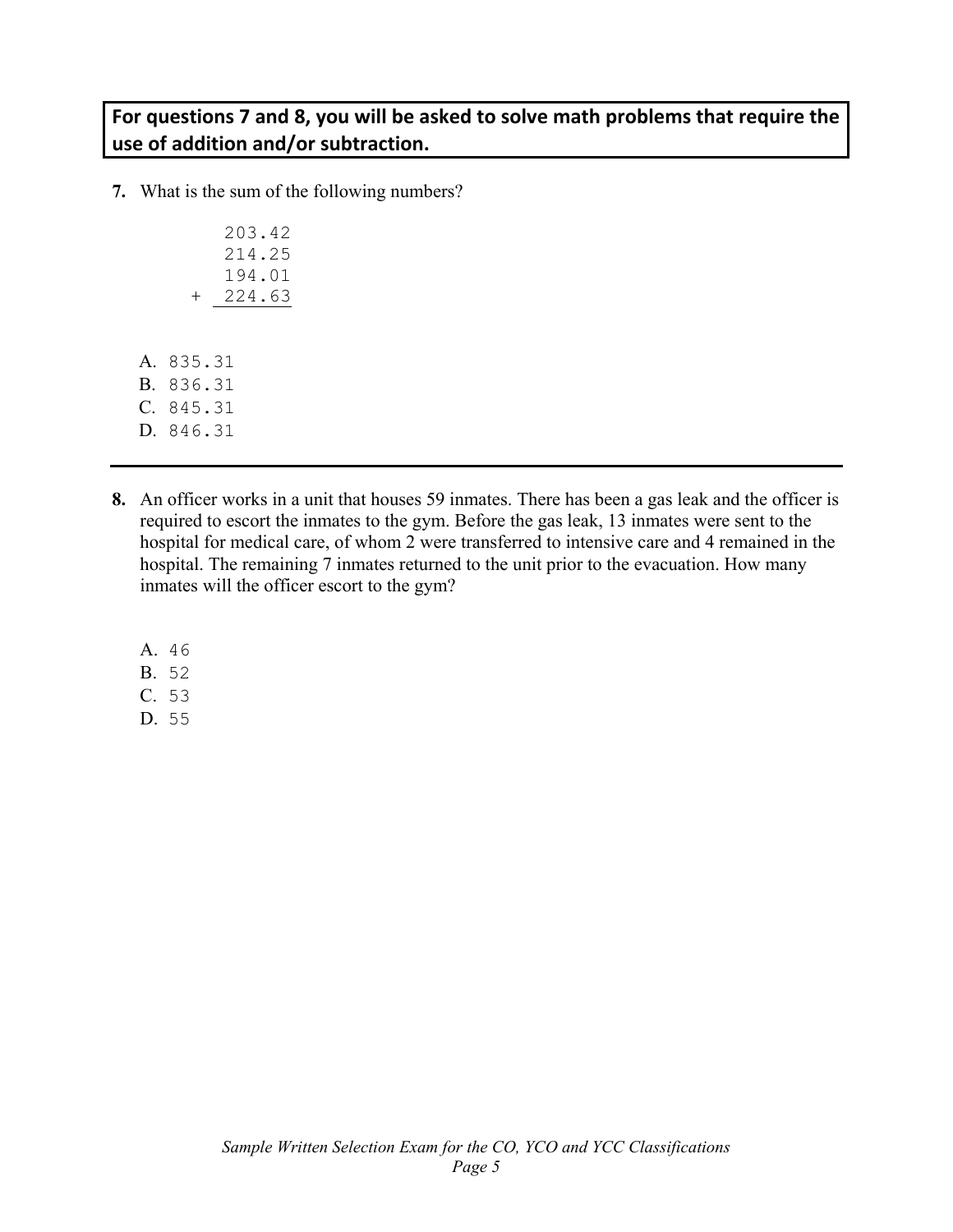**For question 9, you will be presented with information in a form. This will be followed by four options describing the information provided in the form. Identify the option that completely, clearly and accurately describes the information. The option should also effectively communicate the information in a straightforward manner.**

| <b>RULES VIOLATION REPORT</b>                                                                                           |                                       |                                                                                                                                                                                                                      |  |  |
|-------------------------------------------------------------------------------------------------------------------------|---------------------------------------|----------------------------------------------------------------------------------------------------------------------------------------------------------------------------------------------------------------------|--|--|
| <b>SECTION A: BASIC INFORMATION</b>                                                                                     |                                       |                                                                                                                                                                                                                      |  |  |
| <b>DATE</b><br>January 17, 2011                                                                                         | <b>TIME</b><br>$6:45$ a.m.            | <b>REPORTING OFFICER</b><br>Officer                                                                                                                                                                                  |  |  |
| <b>LOCATION</b><br>living area                                                                                          | <b>INMATE(S) INVOLVED</b><br>Inmate W | <b>ASSISTING OFFICER(S)</b><br>none                                                                                                                                                                                  |  |  |
| <b>RULE(S) VIOLATED</b><br>32: refusal to comply with an order from<br>an officer<br>49: covered windows in living area |                                       | <b>ACTIONS TAKEN BY OFFICER(S)</b><br>- ordered inmate to remove window<br>covering and submit to physical restraint<br>- restrained and escorted inmate<br>- removed covering from window<br>- searched living area |  |  |
| <b>SECTION B: DESCRIPTION</b>                                                                                           |                                       |                                                                                                                                                                                                                      |  |  |

Use the information provided below to answer question 9.

- **9.** Officer J must provide a description of the incident in Section B. The description must be consistent with the information provided in Section A. Which of the following options is the MOST complete and clear description for Section B?
	- A. On January 17, 2011, at 6:45 a.m., I, noticed a sheet was covering Inmate W's living area window, violating rule 49. I ordered him to remove the sheet and submit to physical restraint. He refused to uncover the window, violating rule 32, but allowed me to restrain him. After escorting him to a holding area, I removed the sheet and searched the living area.
	- B. On January 17, 2011, at 6:45 a.m., I, noticed a sheet was covering the window to Inmate W's living area, violating rule 49. I ordered the inmate to remove the covering and submit to physical restraint. He allowed me to restrain him. I removed the sheet and searched the living area after restraining the inmate and escorting him to a holding area.
	- C. On January 17, 2011, at 6:45 a.m., I saw a sheet was covering the inmate's living area window, which violated rule 49. I ordered the inmate to remove it and submit to physical restraint. He violated rule 32 by refusing to take down the sheet, but he did allow me to restrain him. I then removed the sheet and searched the living area.
	- D. On January 17, 2011, at 6:45 a.m., I, noticed a sheet was covering the window of a living area, which violated rule 32. I ordered the inmate to remove the covering and submit to physical restraint. He violated rule 49 by refusing to remove the covering. After I restrained and escorted him to a holding area, I removed the sheet and searched the living area.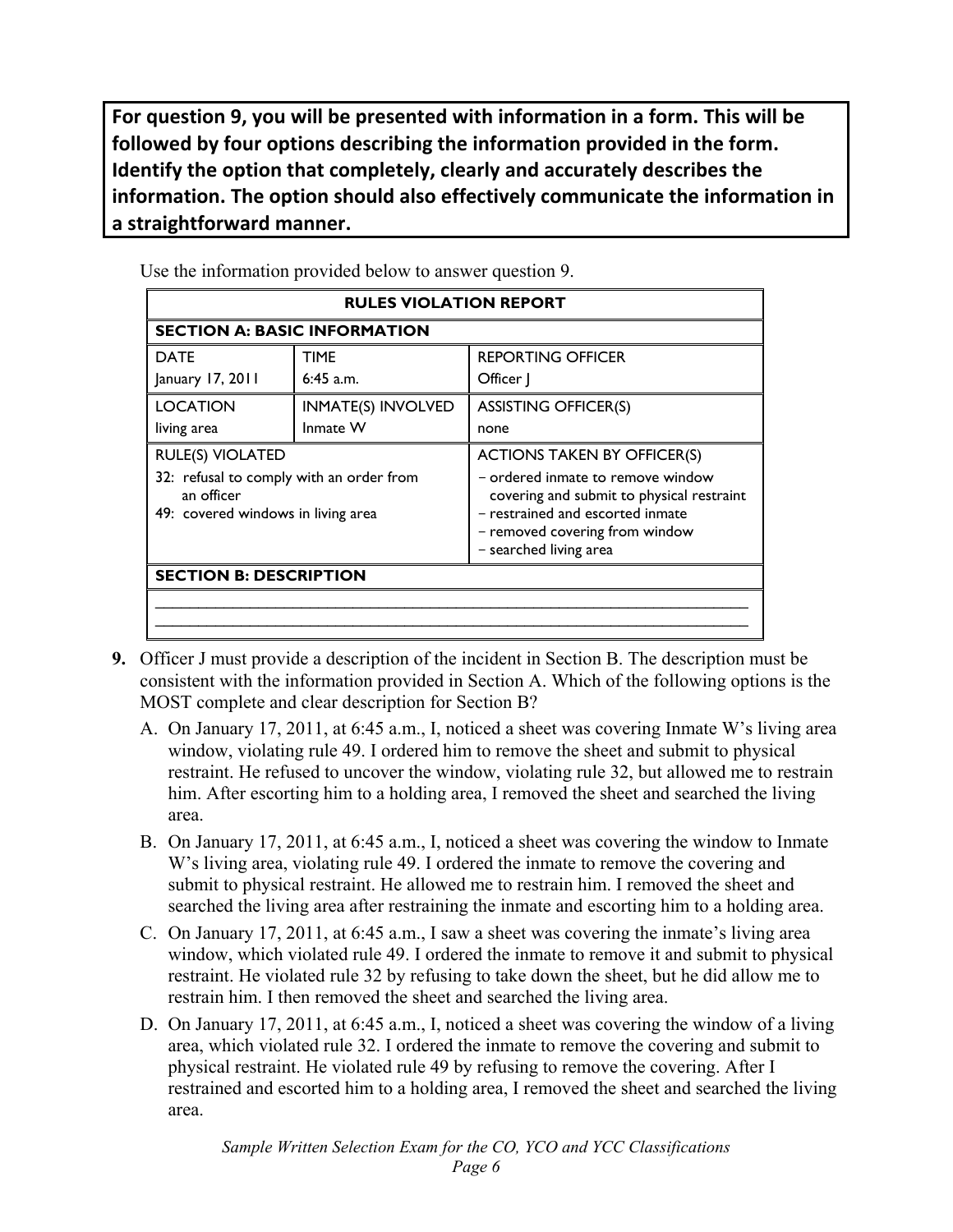**For question 10, you will be presented with a picture. This will be followed by four options describing the scene. Identify the option that completely, clearly and accurately describes the scene. The option should also effectively describe the scene in a straightforward manner.**



Use the picture provided below to answer question 10.

- **10.** Which of the following options is the MOST complete and clear description of the picture above?
	- A. A family of five is having a barbeque. The mother is taking pieces of meat off the grill while the father holds the youngest child. The daughter is standing and petting the dog while her brother waits for the rest of the food.
	- B. A family of five is having a barbeque. The daughter and son are sitting at the picnic table waiting for the food. While waiting, the daughter is petting the dog. The mother is taking pieces of meat off the grill while the father holds the youngest child.
	- C. A family of five is having a barbeque. The mother is taking pieces of meat off the grill while the father holds the youngest child. The son is sitting and waiting for the rest of the food to be ready while petting the dog.
	- D. A family of five is having a barbeque. The daughter is petting the dog while her brother sits and waits for the rest of the food to arrive. One parent is taking pieces of meat off the grill while the other holds the youngest child.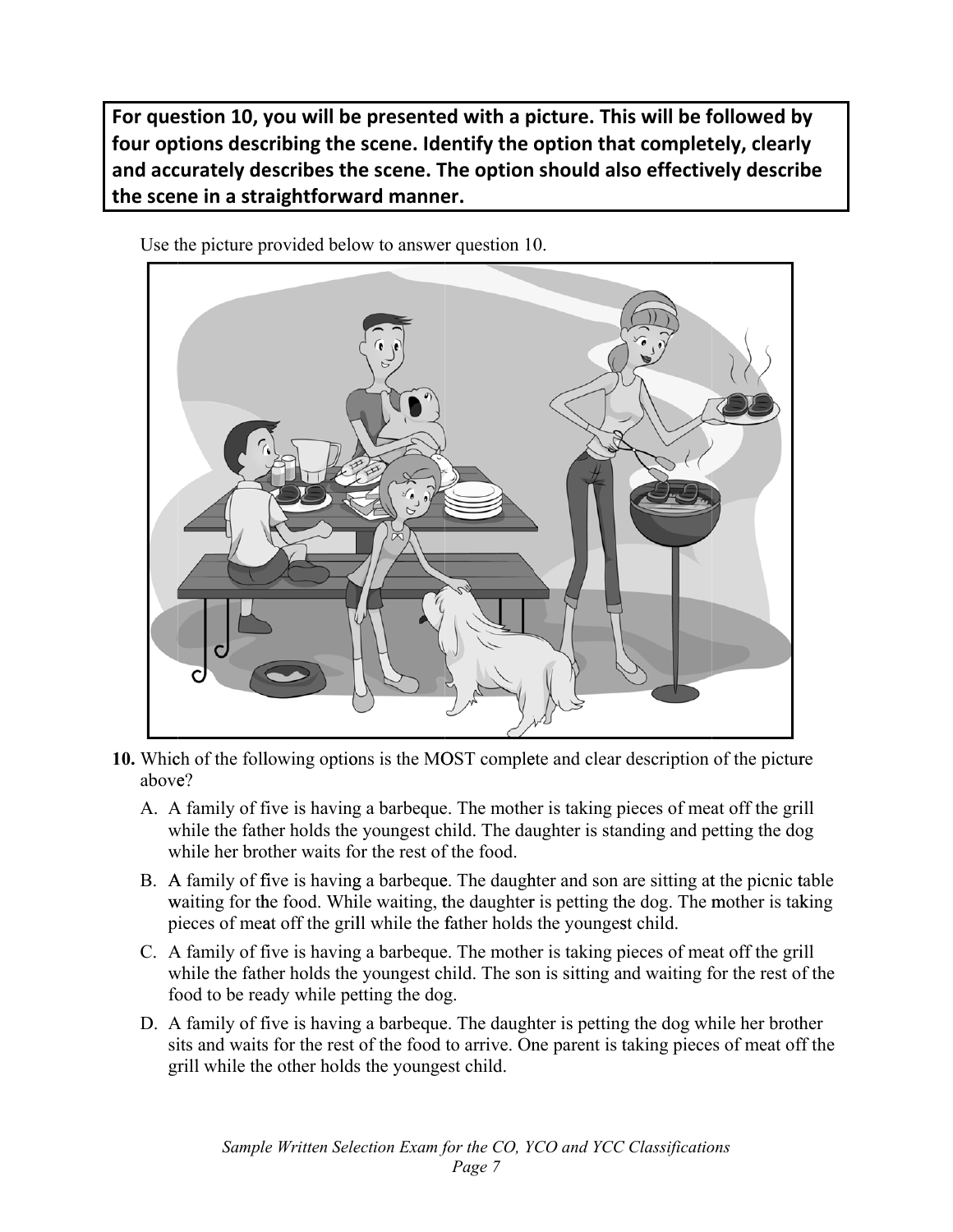## **For questions 11 and 12, you will be presented with a completed form. You will need to answer a question using the information provided in the form.**

| <b>INMATE LABOR REPORT</b>                                                                                                                                                                                                                                                                                                                                                                                         |                          |                          |                  |  |
|--------------------------------------------------------------------------------------------------------------------------------------------------------------------------------------------------------------------------------------------------------------------------------------------------------------------------------------------------------------------------------------------------------------------|--------------------------|--------------------------|------------------|--|
| <b>SECTION A: BASIC INFORMATION</b>                                                                                                                                                                                                                                                                                                                                                                                |                          |                          |                  |  |
| <b>DATE</b>                                                                                                                                                                                                                                                                                                                                                                                                        | <b>TIME</b>              | <b>REPORTING OFFICER</b> |                  |  |
| July 5, 2011                                                                                                                                                                                                                                                                                                                                                                                                       | 12:45 p.m. $-$ 5:45 p.m. | Officer R                |                  |  |
| <b>LOCATION</b>                                                                                                                                                                                                                                                                                                                                                                                                    | <b>ASSIGNMENT</b>        | <b>WORK ORDER NUMBER</b> |                  |  |
| exercise yard                                                                                                                                                                                                                                                                                                                                                                                                      | – rake leaves            | $\overline{12}$          |                  |  |
|                                                                                                                                                                                                                                                                                                                                                                                                                    | $-$ cut grass            |                          |                  |  |
| <b>INMATE NAME</b>                                                                                                                                                                                                                                                                                                                                                                                                 | <b>HOURS</b>             | <b>RATE</b>              | <b>TOTAL PAY</b> |  |
| Inmate G                                                                                                                                                                                                                                                                                                                                                                                                           | 3.0                      | \$0.16                   | \$0.48           |  |
| Inmate R                                                                                                                                                                                                                                                                                                                                                                                                           | 5.0                      | \$0.27                   | \$1.62           |  |
|                                                                                                                                                                                                                                                                                                                                                                                                                    |                          |                          |                  |  |
|                                                                                                                                                                                                                                                                                                                                                                                                                    |                          |                          |                  |  |
| <b>SECTION B: SUMMARY</b>                                                                                                                                                                                                                                                                                                                                                                                          |                          |                          |                  |  |
| On July 5, 2011, I, Officer R, supervised two inmates working in the exercise yard<br>from 12:35 p.m. to 5:45 p.m. The inmates raked leaves and cut the grass in<br>accordance with work order number 12. Inmate G was assigned to work for<br>three hours at 16 cents an hour for a total of 48 cents. Inmate R was assigned to<br>work for six hours at 27 cents an hour for a total of one dollar and 62 cents. |                          |                          |                  |  |

Use the information provided below to answer question 11.

- **11.** In the report provided above, Section B was filled out completely and correctly. Based on the summary provided in Section B, how many errors are there in Section A?
	- A. 1
	- B. 2
	- C. 3
	- D. 4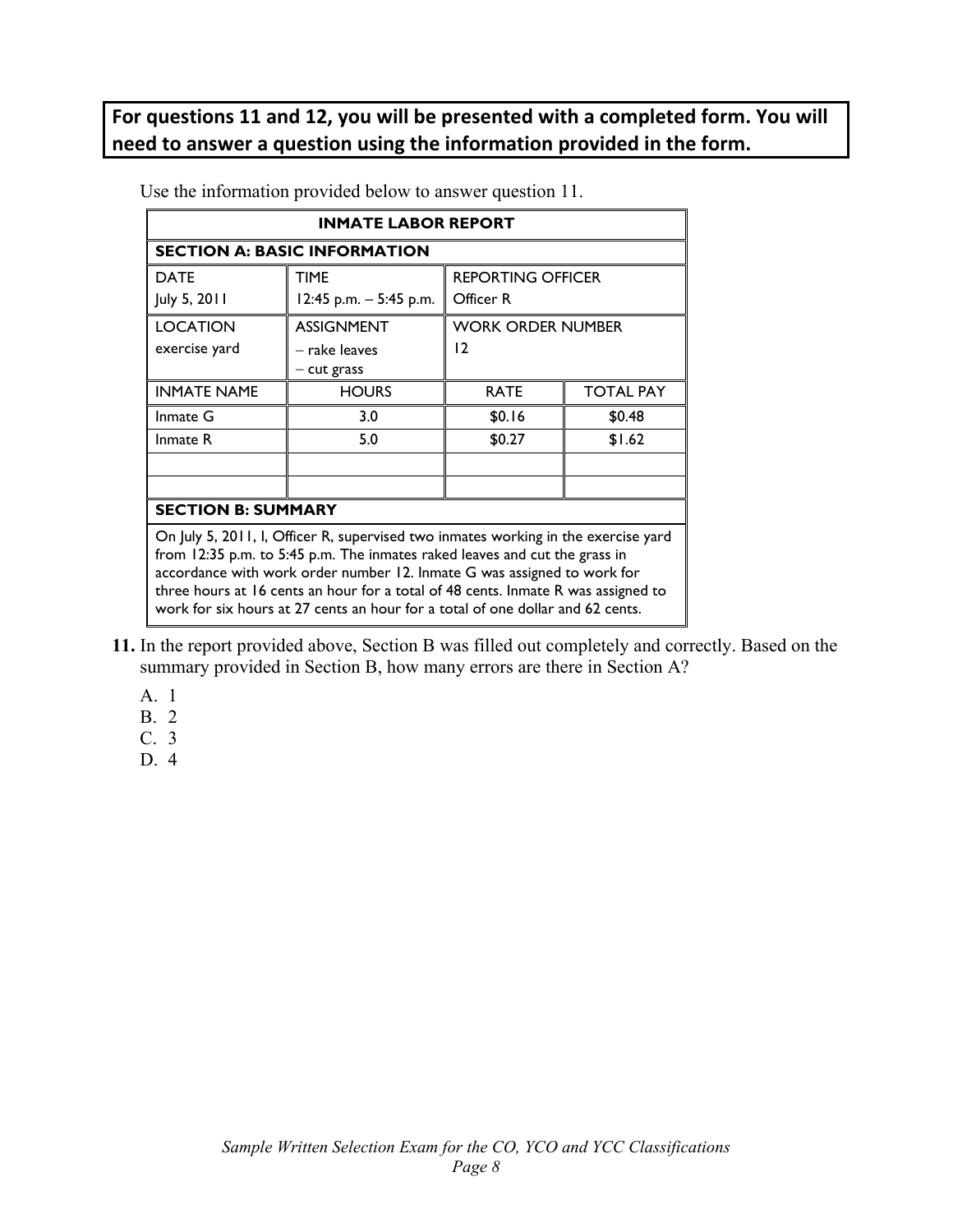Use the information provided below to answer question 12.

| LIVING AREA SEARCH REPORT                                                                                                                                                                                                                                                                                                                                                                                                           |                                                         |  |  |  |
|-------------------------------------------------------------------------------------------------------------------------------------------------------------------------------------------------------------------------------------------------------------------------------------------------------------------------------------------------------------------------------------------------------------------------------------|---------------------------------------------------------|--|--|--|
| <b>SECTION A: BASIC INFORMATION</b>                                                                                                                                                                                                                                                                                                                                                                                                 |                                                         |  |  |  |
| <b>DATE</b>                                                                                                                                                                                                                                                                                                                                                                                                                         | <b>TIME</b><br><b>CONDUCTED BY</b>                      |  |  |  |
| February 2, 2011                                                                                                                                                                                                                                                                                                                                                                                                                    | Officer K<br>3:30 p.m.                                  |  |  |  |
| <b>SEARCH LOCATION</b>                                                                                                                                                                                                                                                                                                                                                                                                              | <b>SEARCH RESULTS</b>                                   |  |  |  |
| Living Area: 202                                                                                                                                                                                                                                                                                                                                                                                                                    | Number of illegal items: 3                              |  |  |  |
| Occupant(s):                                                                                                                                                                                                                                                                                                                                                                                                                        | Location of illegal items: inside Inmate F's pillowcase |  |  |  |
| $-$ Inmate $H$<br>$-$ Inmate $F$                                                                                                                                                                                                                                                                                                                                                                                                    | Description of illegal items: sharpened dining utensils |  |  |  |
| <b>ACTIONS TAKEN BY OFFICER(S)</b>                                                                                                                                                                                                                                                                                                                                                                                                  |                                                         |  |  |  |
| - Officer K searched living area 202, found and confiscated the illegal items, and<br>questioned the inmates.                                                                                                                                                                                                                                                                                                                       |                                                         |  |  |  |
| - Officer M escorted the inmates to separate holding areas and searched living area<br>202.                                                                                                                                                                                                                                                                                                                                         |                                                         |  |  |  |
| <b>SECTION B: DESCRIPTION</b>                                                                                                                                                                                                                                                                                                                                                                                                       |                                                         |  |  |  |
| On February 2, 2011 at 3:30 p.m., I, Officer K, conducted a search of Living Area 202,<br>which was occupied by Inmate F and Inmate H. Prior to the search both inmates were<br>escorted to separate holding areas by Officer M. I found two sharpened dining utensils<br>inside Inmate F's pillowcase. I then confiscated the utensils. Once the search was<br>completed, I went to the holding areas and questioned both inmates. |                                                         |  |  |  |

- **12.** In the report provided above, Section B was filled out completely and correctly. Based on the description provided in Section B, how many errors are there in Section A?
	- A. 1
	- B. 2
	- C. 3
	- D. 4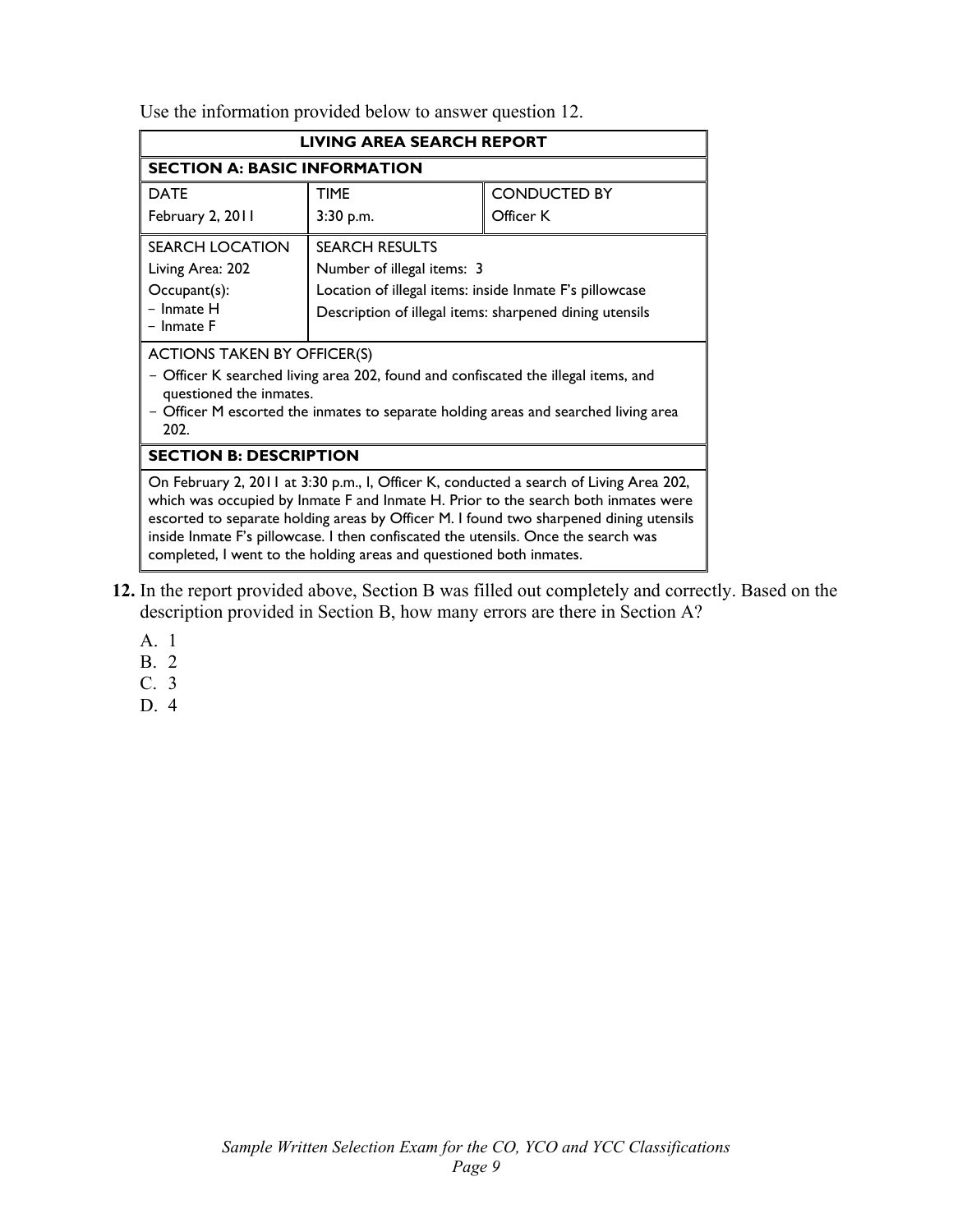## For questions 13 and 14, you will be asked to identify differences in sets of **pictures.**

Use the pictures below to answer question 13.



- **13.** Compared to the original, which picture has exactly 3 differences?
	- A. Picture A
	- B. Picture B
	- C. Picture C
	- D. There is no picture with exactly 3 differences.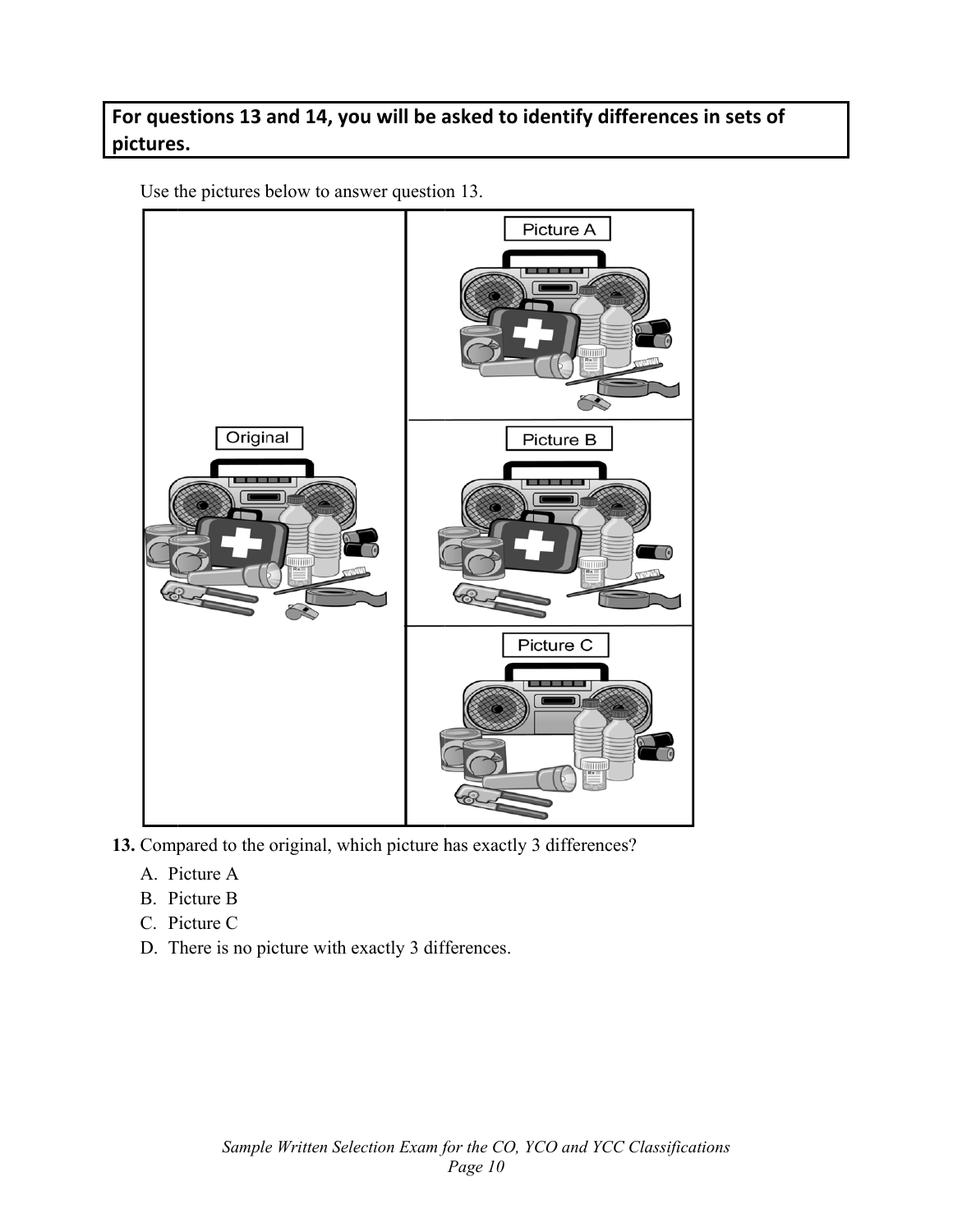Use the pictures provided below to answer question 14.



- **14.** Compare Picture 1 to Picture 2. How many differences are there?
	- A. 1
	- B. 2
	- C. 3
	- D. 4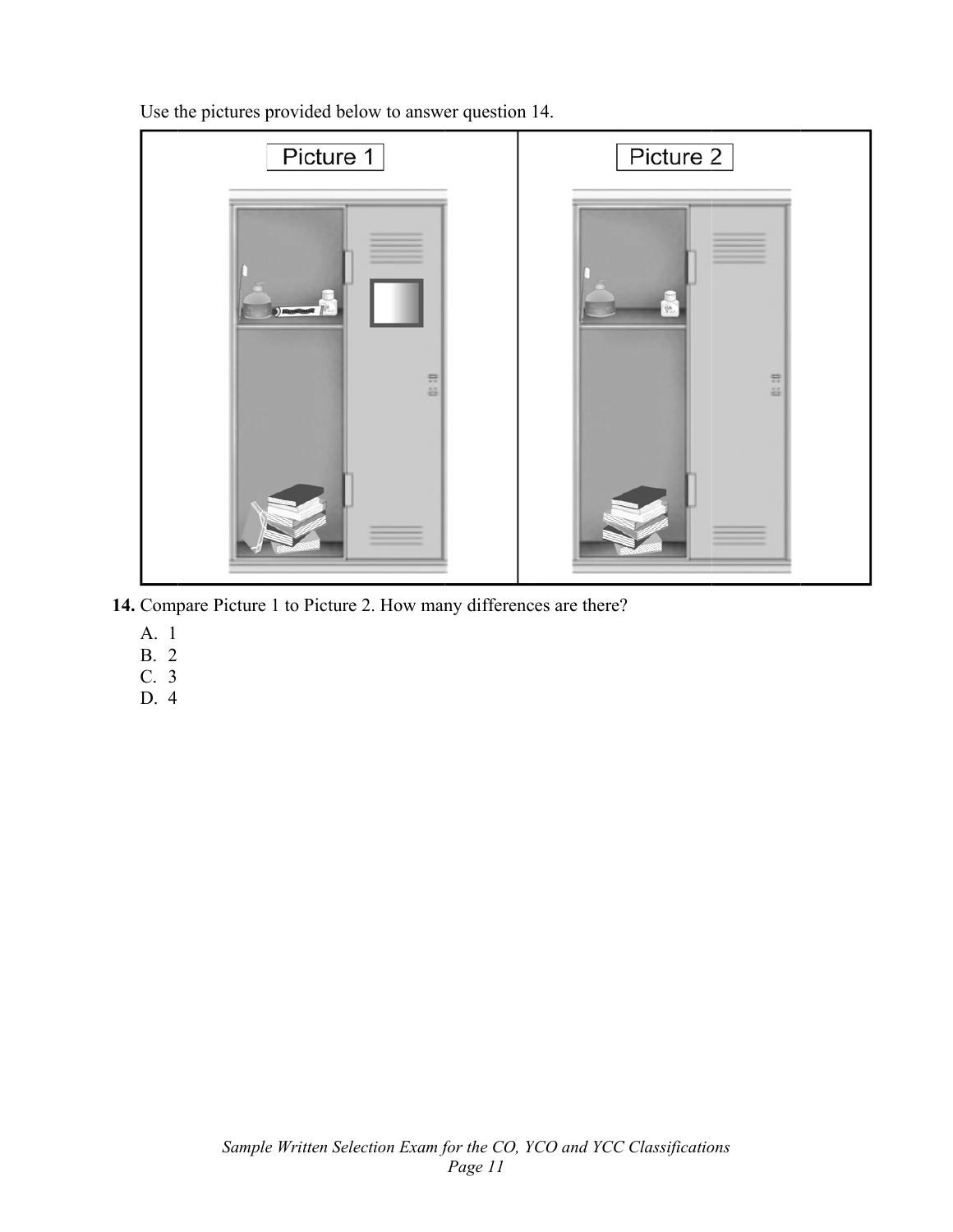**For question 15, you will be presented with a set of rules, procedures or requirements followed by a description of a situation. You will be asked a question about the situation that requires you to apply the rules, procedures or requirements.**

Use the information provided below to answer question 15.

#### **WHITE HOUSE TOUR POLICY**

- Tour requests must be submitted at least 15 days in advance.
- All guests 18 years of age or older are required to present photo identification (e.g., driver license, passport, military or state identification).
- Guests under 18 years of age must be accompanied by an adult.
- Items prohibited during the tour:
	- cell phones, cameras and video recorders
	- handbags, book bags, backpacks and purses
	- food and beverages
	- tobacco products
	- liquids of any kind, such as liquid makeup, lotion, etc.

A family of four submitted their request to tour the White House three weeks before going to Washington, D.C. When they arrived for the tour, both parents brought their driver licenses, wallets and umbrellas. The children, ages 13 and 18, only brought their coats, leaving their backpacks in the car. One of the children realized he had some candy in his pocket, but he quickly ate it before the tour was scheduled to start.

- **15.** The family was prevented from going on the tour for violating a tour policy. Based ONLY on the information above, which policy was violated?
	- A. submitting the request for the tour in advance
	- B. bringing photo identification
	- C. bringing food on the tour
	- D. bringing backpacks on the tour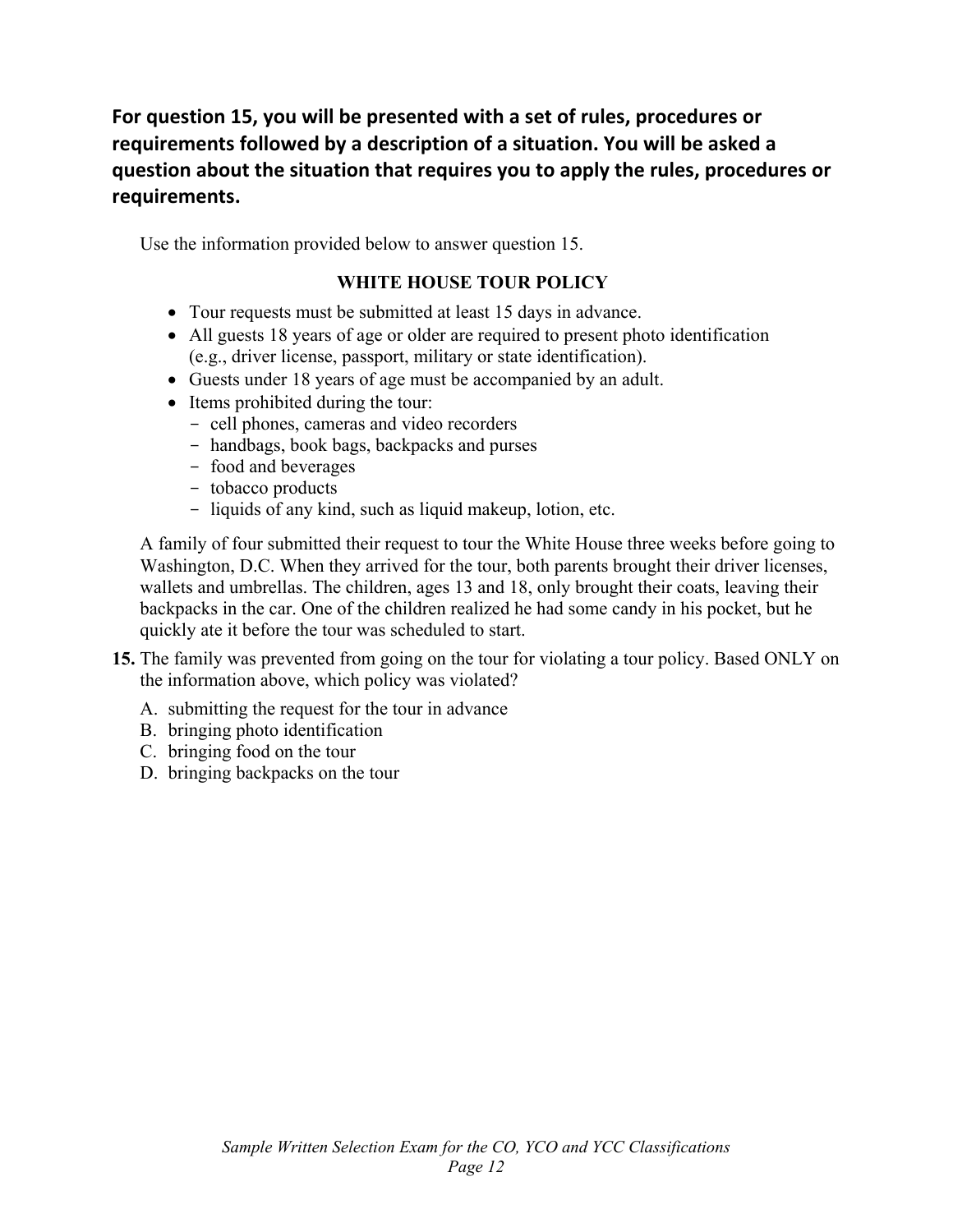**For question 16, you will be presented with a set of rules or procedures followed by a completed form. You will be asked a question about the form that requires you to apply the rules or procedures.**

Use the information provided below to answer question 16.

#### **HOME INSURANCE CLAIM REQUIRMENTS**

When making a homeowner insurance claim the following must be included:

- name of homeowner(s), policy number and phone number
- the date and time the incident was discovered
- the address where the incident occurred
- the type of claim(s) filed (property damage and/or theft)
- for a property damage claim, the following must be included:
	- description of damage
	- attach pictures of damage
	- estimated cost to repair damage
- for a theft claim, the following must be included:
	- number of items stolen
	- short description of items
	- value of each item
	- attached receipts verifying the cost of each item

• indicate whether a police report was filed and the police report number, if applicable

#### **HOME INSURANCE CLAIM FORM**  NAME Homeowner P POLICY NUMBER 382-751-8146 PHONE NUMBER 555-321-3456 I am submitting a home insurance claim for theft and damage to my property at 2345 N. Second Street, Lake City, CA 98765. I arrived at my home on June 16, 2011 to find the window next to my front door completely shattered. When I entered my home, many drawers were open and several items had been thrown on the ground. After surveying my home, no further damage was found. I have attached pictures of the damage. I noticed three items missing, a gold necklace (\$100), a black laptop (\$500) and a diamond ring (\$200). Receipts are attached that verify the cost of the stolen items. I called the Lake City Police Department to file a residential burglary report.

- **16.** A homeowner completed the form provided above. Based ONLY on the information above, how many of the requirements were not met?
	- A. 4
	- B. 3
	- C. 2
	- D. 1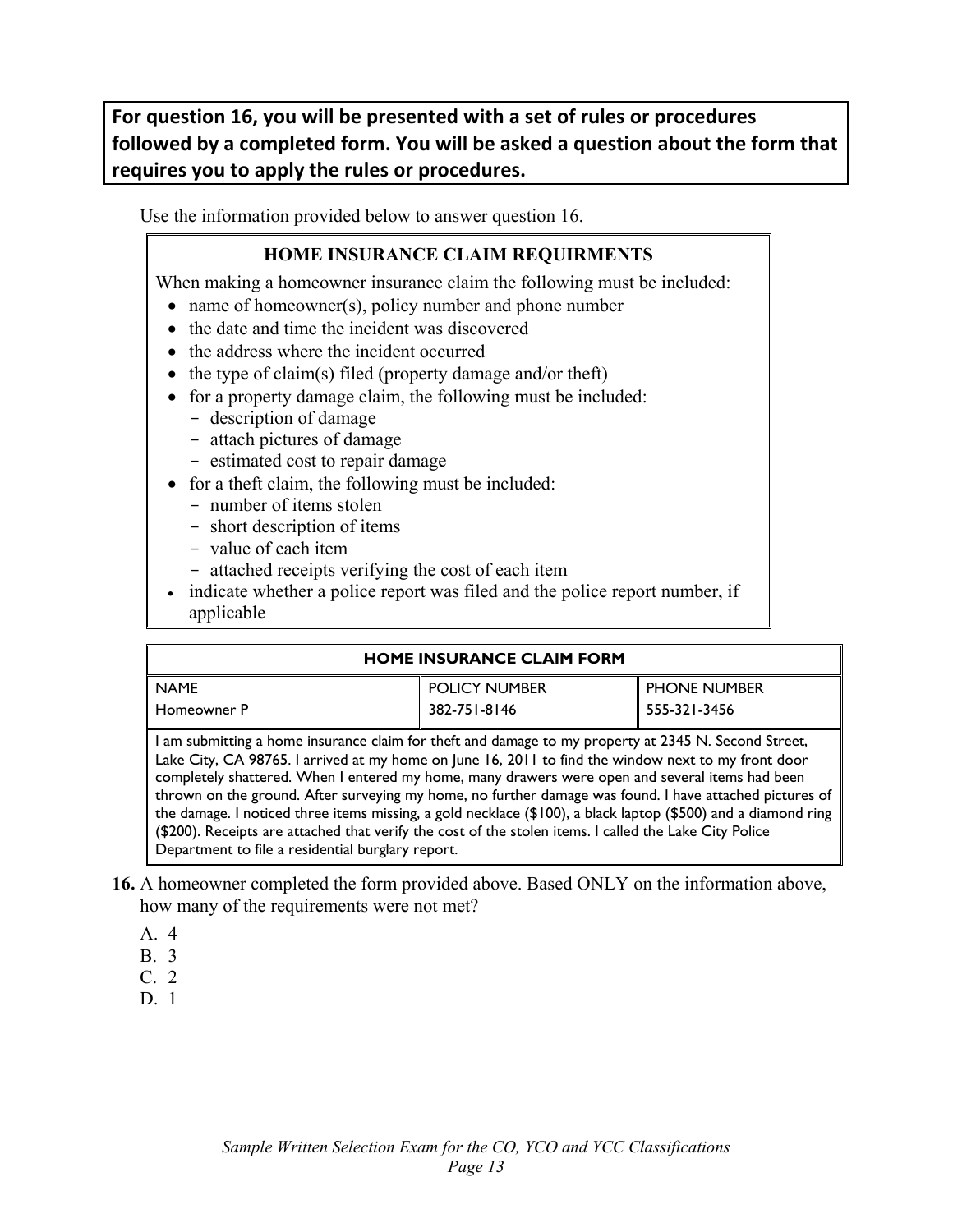**For questions 17 and 18, you will be presented with two descriptions that describe an event. The two descriptions may or may not contain a difference that is important enough to examine further. You will need to identify the important difference, if any, between the two descriptions.**

Inmate L and Inmate M were involved in a fight. Both inmates were interviewed to determine what occurred. Their statements are provided below.

Inmate L's statement:

I watch out for Inmate M because he always tries to start trouble with me. I was in the library stacking books on a shelf and Inmate M got in my way. It looked like Inmate M wanted to fight me, so I told him to back down. Inmate M continued to walk towards me, so I dropped the books I was holding and then he punched me. He kept punching me until an officer arrived and told everyone in the library to get on the ground. Everyone listened to the officer and got on the ground. Then Inmate M and I were restrained and escorted to separate holding areas. Inmate M is the one who started the fight. I was only trying to protect myself.

Inmate M's statement:

Whenever I work in the library with Inmate L, he gets defensive. I didn't want to get into a fight because I knew it would decrease my chances of being released early. Today, when I walked by Inmate L, he threw the books he was holding on the floor and started punching me. I had to protect myself so I punched him as many times as I could before an officer arrived and told us to stop fighting. The officer told everyone to get down on the ground, so I stopped punching Inmate L and got down along with everyone else in the library. I should not have been restrained and escorted to a holding area like Inmate L. I was just protecting myself.

- **17.** Based ONLY on the information provided above, what difference, if any, between the two statements may be important enough to examine further?
	- A. if the inmates complied with the officer's orders
	- B. the reason Inmate L was restrained
	- C. which inmate initiated the fight
	- D. There was no difference that requires further examination.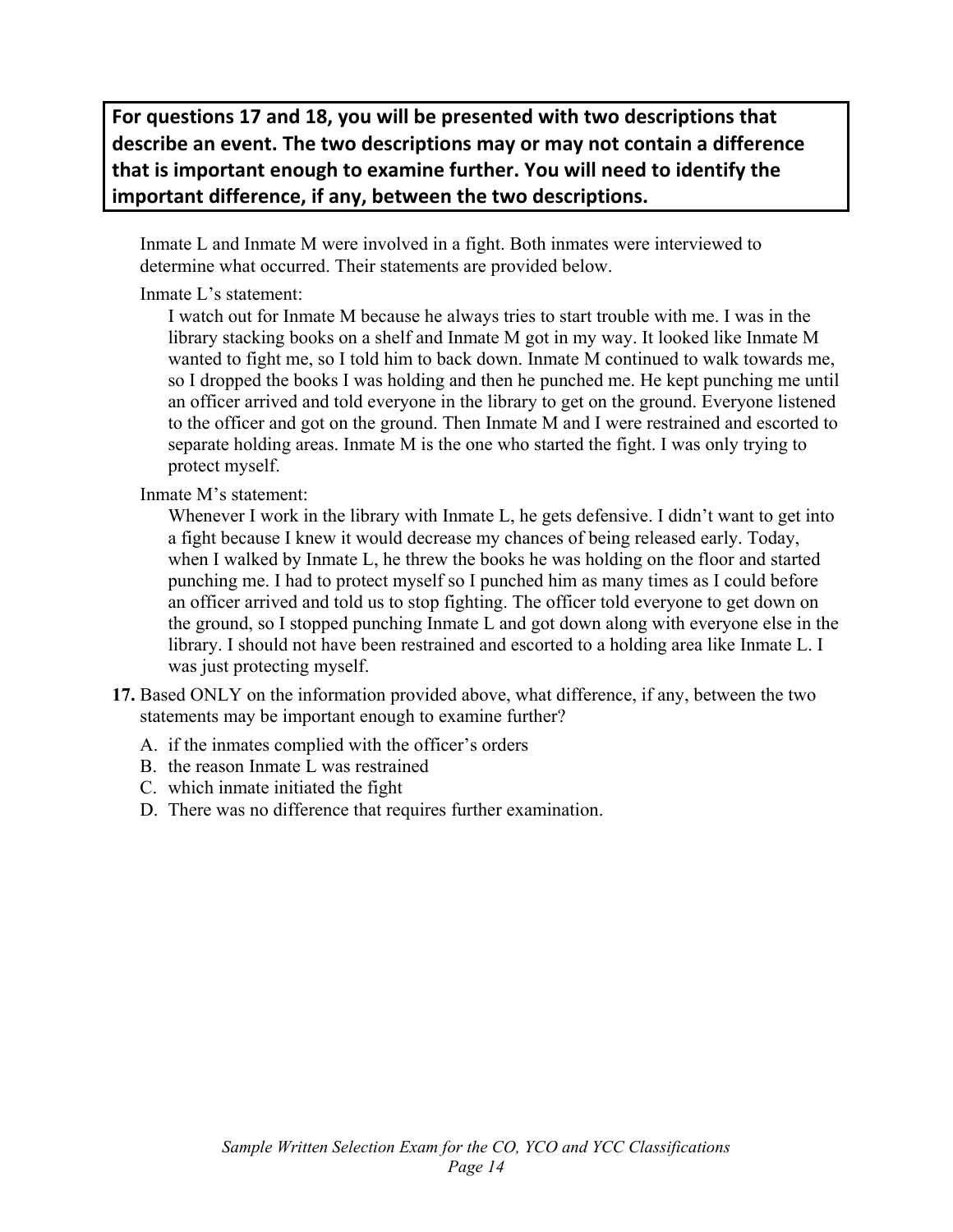While Officer B was escorting inmates through a dormitory area, he saw Inmate J pass a note to Inmate H. Because inmates are not allowed to pass notes to each other, the officer confiscated the note and interviewed both inmates. Their statements are provided below.

#### Inmate H's statement:

Inmate J dropped a note on the floor of my living area. Officer B confiscated it before I could read it. According to Inmate J, the note ordered me to attack Inmate X tomorrow. Inmate J claimed she had nothing to do with the note other than delivering it. According to Inmate J, Inmate K should be held responsible because she wrote the note and forced Inmate J to pass it by threatening her life.

#### Inmate J's statement:

I had to deliver it because my life was being threatened by Inmate K. I did not read the note, but Inmate K said if I didn't give the note to Inmate H by the end of the day I would end up in the medical center. I should be left out of this because I only passed the note to protect myself from Inmate K. I know I will be punished for this, but I have nothing to do with the note other than delivering it.

- **18.** Based ONLY on the information provided above, what difference, if any, between the two statements may be important enough to examine further?
	- A. why Inmate J delivered the note
	- B. who was supposed to receive the note
	- C. if Inmate J knew the content of the note
	- D. There was no difference that requires further examination.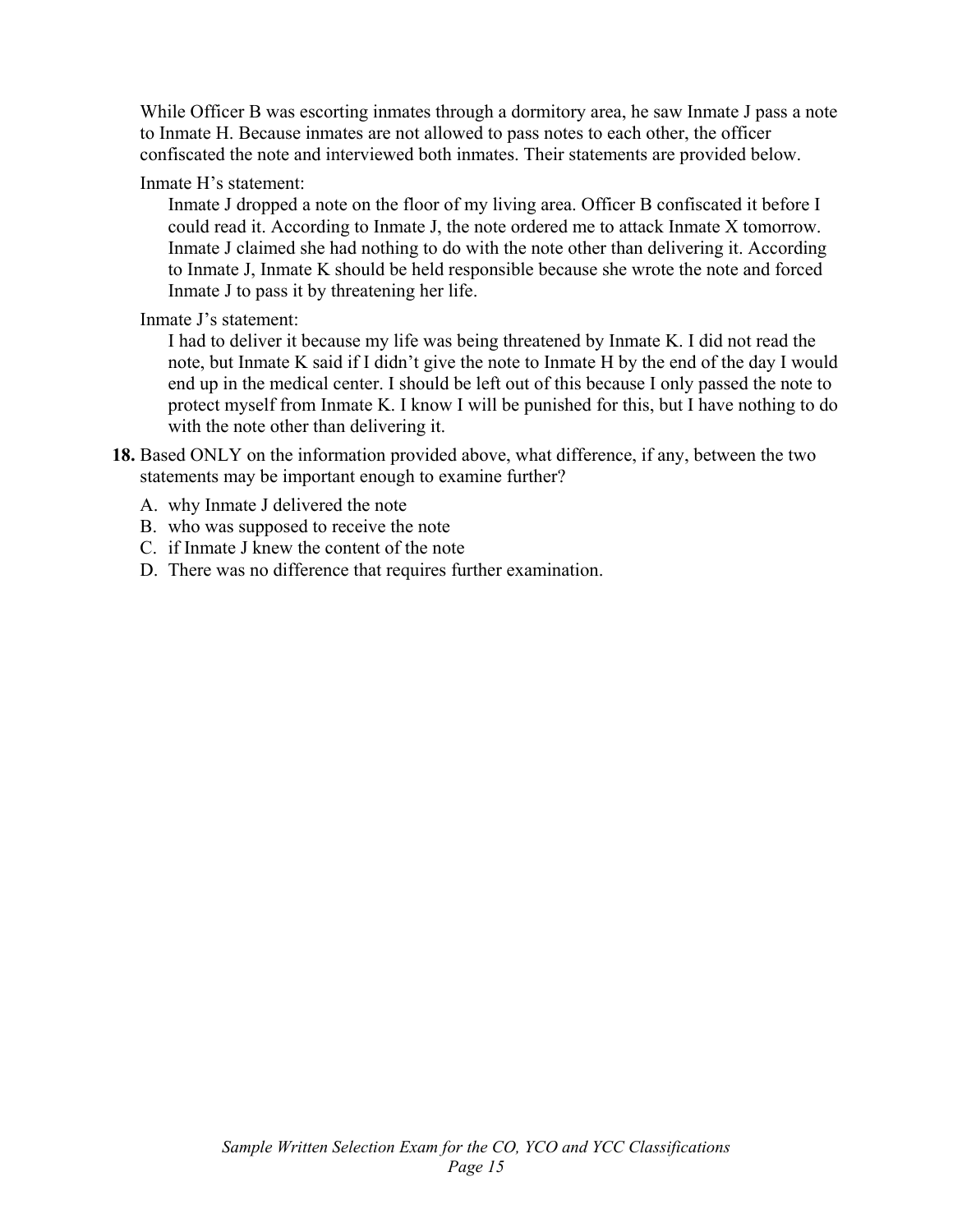**For questions 19 and 20, you will be presented with a description of a situation in which an individual is involved in a dilemma. For each situation, you will be provided with a list of possible response options. Using your best judgment, identify the LEAST appropriate action for the individual to perform.**

A commercial aircraft company recently began using new software that tracks a plane's location during flight. When used properly, the software can provide the correct coordinates to ensure the flight crew and passengers are not in danger. A pilot who works for the company noticed that his co-pilot has made several mistakes using the new software.

- **19.** Which of the following options would be the LEAST appropriate action for the pilot to take concerning his co-pilot?
	- A. Advise the co-pilot to read over the software manual again.
	- B. Request that the co-pilot be transferred to work with a different flight crew.
	- C. Prohibit the co-pilot from using the software unless he is under direct supervision.
	- D. Have the co-pilot watch him use the software properly for a few weeks.

Employee R is an artist for a firm that specializes in designing logos. While cleaning out an old file cabinet, he found a sketch of a logo his company never marketed. Employee R really liked the logo.

- **20.** Which of the following options would be the LEAST appropriate action for the employee to take concerning the logo?
	- A. attempt to identify the artist who designed the logo
	- B. use the logo for one of the firm's clients
	- C. avoid trouble by throwing the logo away
	- D. sell it to a competing firm for personal profit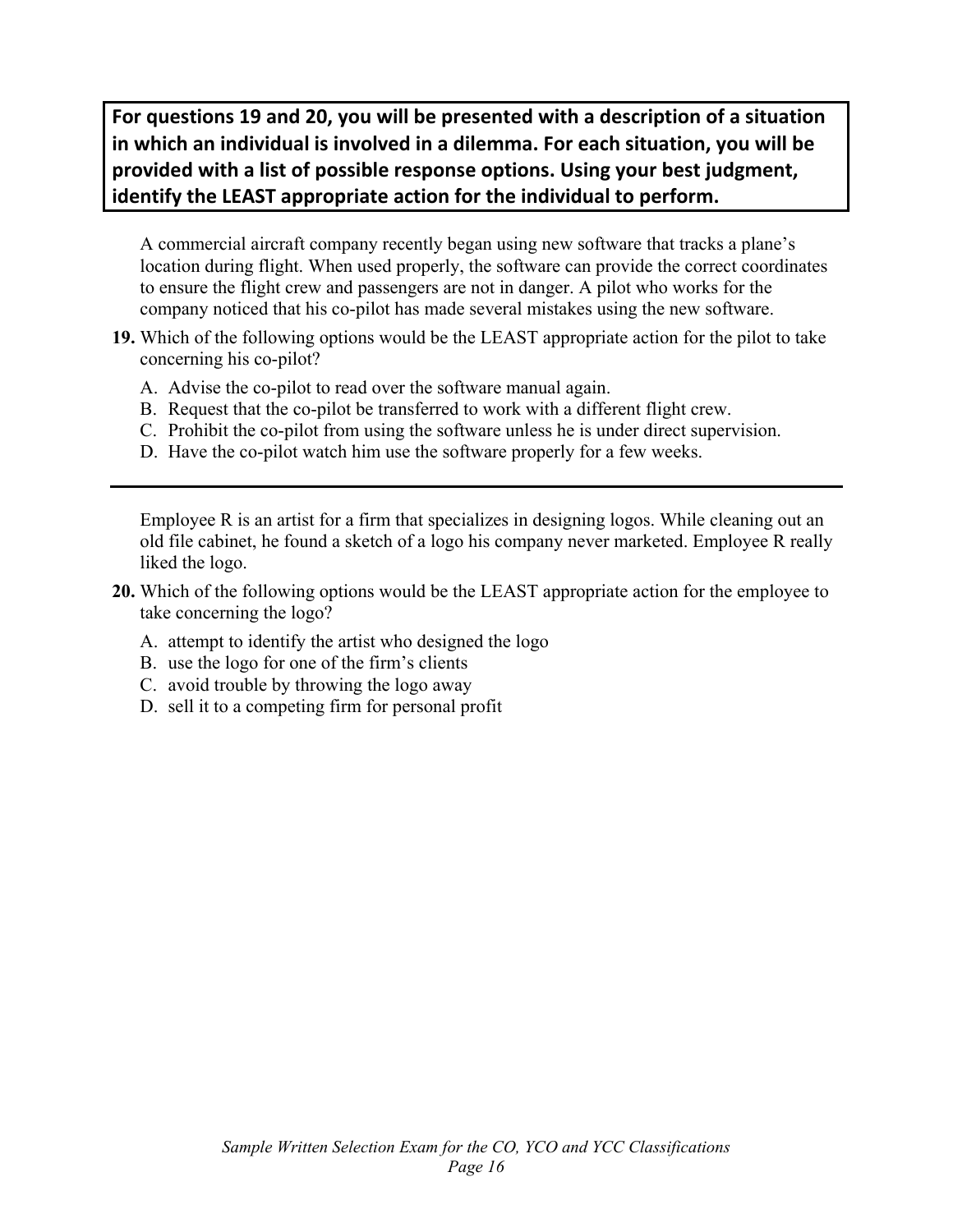# Answer Key and Explanations

- 1. Correct Answer: **D**. **D** forms a logical paragraph with the events occurring in a logical sequence. The remaining choices result in a paragraph in which the events take place in an illogical sequence.
- 2. Correct Answer: **A**. **A** forms a logical paragraph with the events occurring in a logical sequence. The remaining choices result in a paragraph in which the events take place in an illogical sequence.
- 3. Correct Answer: **B**, because there is less than a 15-minute break between the two activities of laundry duty and recreation time. There is at least a 15-minute break between the remaining activities.
- 4. Correct Answer: **B**. **B** correctly identifies the two inmate groups that have overlapping exercise yard times. For the remaining inmate groups, the time designated for each inmate group to use the exercise yard do not overlap.
- 5. Correct Answer: **D**, because **D** has an incorrect verb tense. The paragraph is written in past tense and the verb in option **D** should be "assigned" to represent the past tense. The grammar and spelling are correct in the remaining choices.
- 6. Correct Answer: **A**, because the word underlined in **A** is spelled incorrectly; it should be "distress." The grammar and spelling are correct in the remaining choices.
- 7. Correct Answer: **B**. The answer is 836.31 when the numbers are summed correctly. The remaining choices are incorrect because they can only be achieved by adding incorrectly.
- 8. Correct Answer: **C**, because six inmates did not return to the unit (2 transferred to intensive care and the 4 remained in the hospital). Therefore, the correct answer is 53 (59-6). The remaining choices are incorrect because they can only be achieved by adding and/or subtracting incorrectly.
- 9. Correct Answer: **A**, because **A** provides the most complete and clear description for Section B. **B** is incomplete because it does not describe how the inmate violated rule 32. **C** is incomplete because it does not identify the reporting officer, the inmate, and that the inmate was escorted. **D** is inaccurate because the wrong rule number is identified for the rule that was violated.
- 10. Correct Answer: **A**. **A** provides the most complete and clear description of the picture. **B** is an inaccurate description of the picture because the daughter is not sitting at the picnic table. **C** is inaccurate and incomplete because the son is not petting the dog and the daughter is not included in the description. **D** does not provide a clear description of the picture because it is unclear which parent is holding the youngest child and which parent is grilling food.
- 11. Correct Answer: **B**, because there are only two errors in Section A; the time is inaccurate and the amount of hours worked by Inmate R is inaccurate. The remaining choices are incorrect because there are only two errors in Section A.
- 12. Correct Answer: **B**. According to Section B, two illegal items were found, but Section A reports three illegal items. Also according to Section B, Officer M's participation was limited to escorting the inmates to separate holding areas, but Section A reports that Officer M also searched the living area. Because there are only two errors in Section A, the correct answer is **B** and the remaining choices are incorrect.